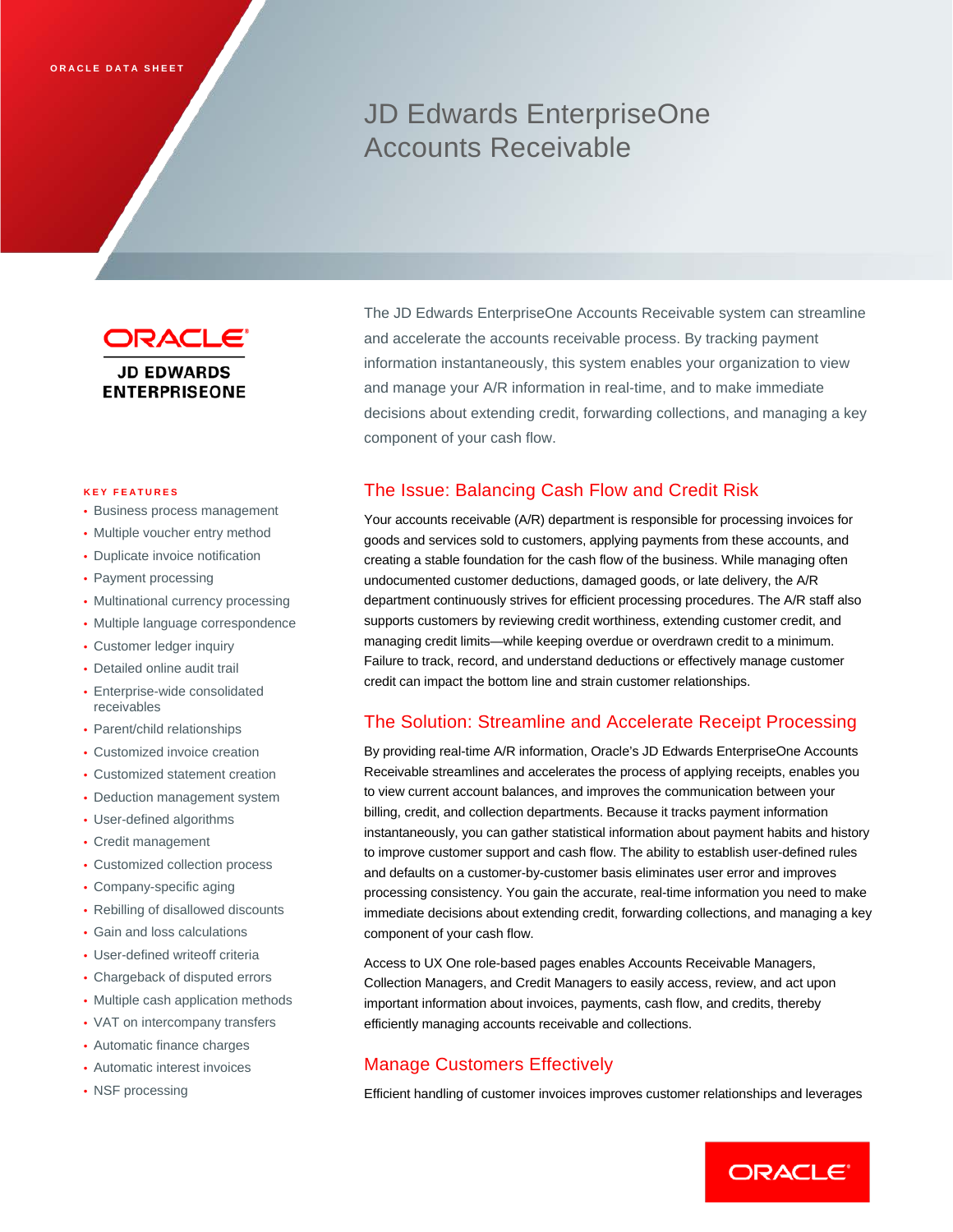- Recurring payment reminders
- Bank statement processing
- Electronic funds transfer
- Lockboxes
- Multiple bank accounts
- Multiple invoice entry methods
- Enterprise-wide customer numbers
- Receipt to a general ledger account
- Customer-specific payment and discount terms
- System-controlled invoice numbers
- Revenue recognition
- One View Reporting for Financials Accounts Receivable
- Mobile Applications Invoice and Receipt Batch Approvals
- Access to UX One role-based pages for Accounts Receivable Manager, Collection Manager, and Credit Manager

#### **KEY BENEFITS**

- Support healthy customer relationships
- Streamline receipt processing to improve cash flow
- Balance credit and collections management to reduce risk
- One View Reporting for Financials -Accounts Receivable

your organization's ability to respond to credit and collections issues. The JD Edwards EnterpriseOne system helps you determine:

- In which language and currency invoices and statements are produced
- Which payment method, payment terms, and tax rates a customer prefers
- Whether a customer is eligible for automatic receipts processing
- Which user-defined rules will facilitate accurate and rapid cash application

With access to inquiry screens and reports, your A/R staff receives a quick, accurate snapshot of customer balance and payment history to improve customer communication. They are also able to flag and group customers for easy reporting on a variety of user-defined parameters, such as balances by sales representative, collector, or regional geography.

The system also supports line-of-business processing, enabling you to establish a single customer number to be used by multiple lines of business. Each line of business that is associated with the customer number can maintain its own contract, terms and conditions, and accounts receivable information for transaction processing—and yet still allow the organization as a whole to view and manage individual or consolidated customer accounts. Creating comprehensive user-defined rules on how each customer pays enables you to work with each customer uniquely, contributing to the health of customer relationships.

### Streamline Invoice Processing

Creating an invoice for goods or services automatically creates an A/R record for each sale and all related revenue entries. To further streamline the invoice processing workflow, Accounts Receivable automatically calculates discounts based on userdefined payment terms, calculates taxes, and incorporates customer currency and language preferences.

Account Receivable enables you to manage the recognition of revenue for selected invoices. Invoices that originate in Accounts Receivable or are sent from another system, such as Sales Order Management or Contract and Service Billing, are eligible for the revenue recognition process.

## Record and Manage Receipts and Deductions

One of the most critical steps in the A/R process is recording the receipt of payment from customers. Prompt receipt application enables you to immediately recognize cash received and create an accurate cash flow position. When you use Accounts Receivable to record customer payments, you can also record any deductions applied by the customer to the payment and control writeoffs and chargebacks.

Accounts Receivable helps you focus your efforts by tracking, analyzing, and managing customer payments and deductions and by identifying those customers who take advantage of unearned discounts or who continually submit late payments. And, because it is fully integrated with the sales ordering function, you can view and respond to individual circumstances in the context of the broader, ongoing customer relationship.

# Balance Credit and Collection

Credit and collections management requires you to maintain a balance between